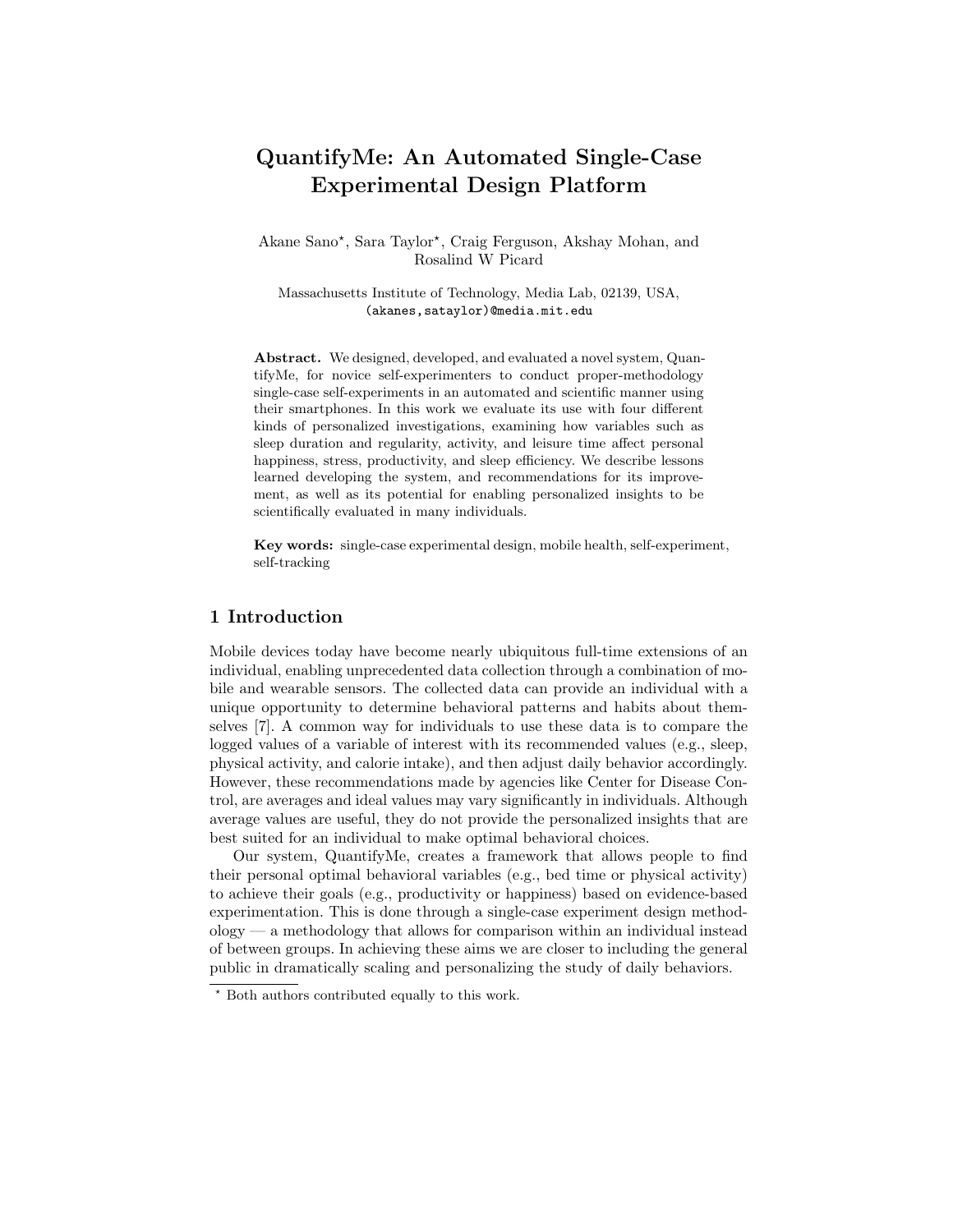2 Sano and Taylor et al.

## 2 Related Work

#### 2.1 Quantified Self

Mobile applications and wearable sensors have enabled individuals to collect personal real-time behavioral and physiological data such as physical activity, sleep [10], and diet [11] and use these data to infer their daily activity patterns. This also allows for self-experimentation to make better choices related to their lifestyle, health, and productivity goals. However, using these data to understand optimal values of variables and causal relationships in behaviors like sleep, physical activity, and caloric intake often lacks scientific rigor [3]. Recent mobile applications have provided great tools supporting more systematic and personalized self-experimentation [8, 5, 13, 14]. However, many of these tools do not provide a structured methodology to aid non-scientist quantified selfers, and/or they have not been validated on usability and effectiveness.

#### 2.2 Single-Case Experimental Design

Randomized Control Trials (RCTs) are considered a gold standard in determining whether a causal relationship exists between a specific intervention and observed outcome [16]. However, traditional RCTs operate only across groups, and are unable to provide individual insights [1]. First proposed by Neuringer [17], single-case experimental design provides a methodology that allows researchers to evaluate the effectiveness of an intervention on an individual. An individual serves as his or her own control and is subjected to different experimental conditions at different time periods [1, 15]. This contrasts with a group-based design in which outcomes are compared between groups, with each group receiving a specific experimental condition.

# 3 Survey Study for Understanding Users' Interest in self-experimentation

Before developing our smartphone app and system, we conducted an online survey study to gauge users' interest in self experimentation and to find which of 32 self-experiments they are interested in. The possible independent variables of these proposed experiments (happiness, stress, productivity, sleep efficiency) were chosen from common indicators of wellbeing. The possible output variables (active time, steps, sleep duration, bed time, meditation duration, outdoor time, fun time, attending a religious service) were chosen based on the ability to be measured with the Jawbone wearable sensor or because they are relatively easily controllable and actionable [14].

A total of 233 individuals completed the survey (90%: 18-24 years old, 5%: 25-29 years old, 5%: over 30 years old). Based on the results of the survey, we decided to focus on four self-experiments — one for each outcome variable: (1) How does my leisure time affect my happiness? (2) How does my activity level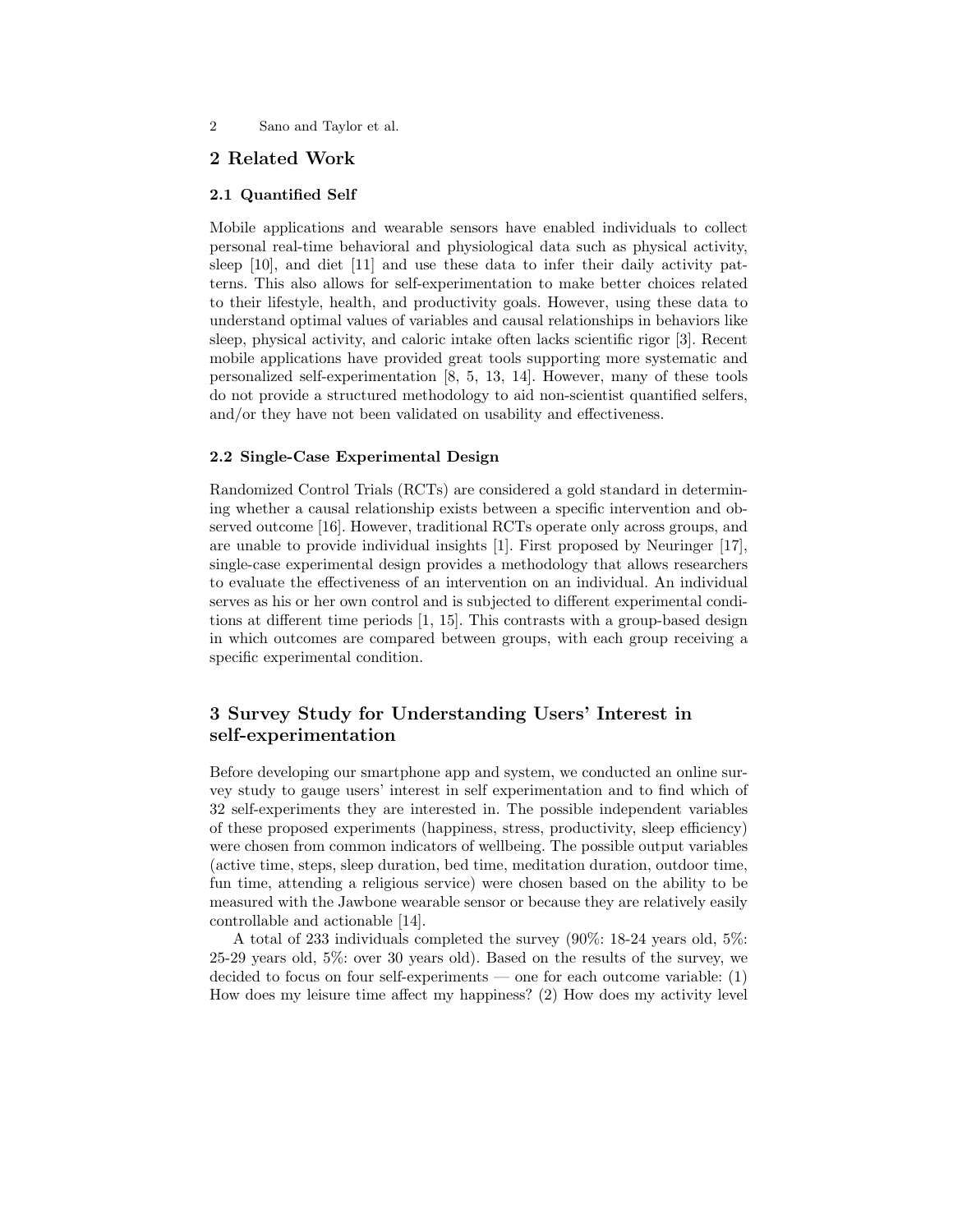affect my sleep efficiency? (3) How does my nightly sleep affect my productivity? (4) How do inconsistent bedtimes affect my stress level? While we selected these four experiments for their popularity for use in the first version of the app, the QuantifyMe system was designed to be flexible to accommodate many different kinds of self-experiments, not just these four.

## 4 QuantifyMe system for self-experimentation

The QuantifyMe system consists of three parts: a backend Django application, an Android App, and a Jawbone UpMove fitness tracker. The system could be expanded to other fitness trackers and smartphone platforms.

#### 4.1 Single-case Experimental Design on QuantifyMe

A traditional suggested design for single-case experiments is an ABAB design, where the A phase corresponds to the baseline, and the B phase corresponds to the intervention period. This design can be modified as a non-terminated sequential intervention  $AB_1B_2B_3$  design to see the relationship between different magnitudes of the intervention and their outcomes [18]. This is best suited to our system as we are looking to determine the optimum magnitude of the independent variable. Therefore, we implemented a four-stage design (1 baseline stage and 3 intervention stages) in order to help users determine optimal behaviors with each stage including 4-7 days of data points as suggested by [1].

We quantized behaviors into five zones for each experiment (see Table 1). These target behaviors were predetermined by examining common behaviors based on another study [19].

Table 1: Definitions of Target Zones of Behaviors for each experiment

|                | Zone Number of Steps              | Bed Time Variability Sleep Duration Leisure Time                                    |                              |
|----------------|-----------------------------------|-------------------------------------------------------------------------------------|------------------------------|
|                | Under $< 6.500$ steps             | $\langle \pm 15 \text{ mins} \rangle$ $\langle 6 \text{ hrs} \rangle$               | $< 15$ mins                  |
|                | <b>O1</b> 8,000 $(6,500 - 9,500)$ | $\pm 30$ mins $(\pm 15 - \pm 45)$ 6.5 hrs (6 - 7)                                   | 30 mins $(15 - 45)$          |
|                |                                   | <b>O2</b> 11,000 $(9,500 - 12,500) \pm 60$ mins $(\pm 45 - \pm 75)$ 7.5 hrs $(7-8)$ | 60 mins $(45 - 75)$          |
| O <sub>3</sub> |                                   | $14,000$ (12,500 - 15,500) $\pm 90$ mins ( $\pm 75$ - $\pm 105$ ) 8.5 hrs (8 - 9)   | $90 \text{ mins} (75 - 105)$ |
|                |                                   | <b>Over</b> > 15,500 steps > $\pm 105$ mins > 9 hrs                                 | $>105$ mins                  |

The "randomized" ordering of target goals was chosen as follows: Stage 1 was a baseline measure. Because a choice needed to be made, we settled on having the middle stage (O2) be the last stage. We also decided to include at least one increase in the target behavior and one decrease in the behavior.

As an example of intervention order, if a user's average sleep duration during Stage 1 (baseline period) is 6.75 hours (i.e., within O1), the user would be instructed to sleep 8.5 hrs, 6.5 hrs, and 7.5 hrs during stages 2, 3, and 4, respectively. However, if the mean of the user's sleep duration during Stage 1 was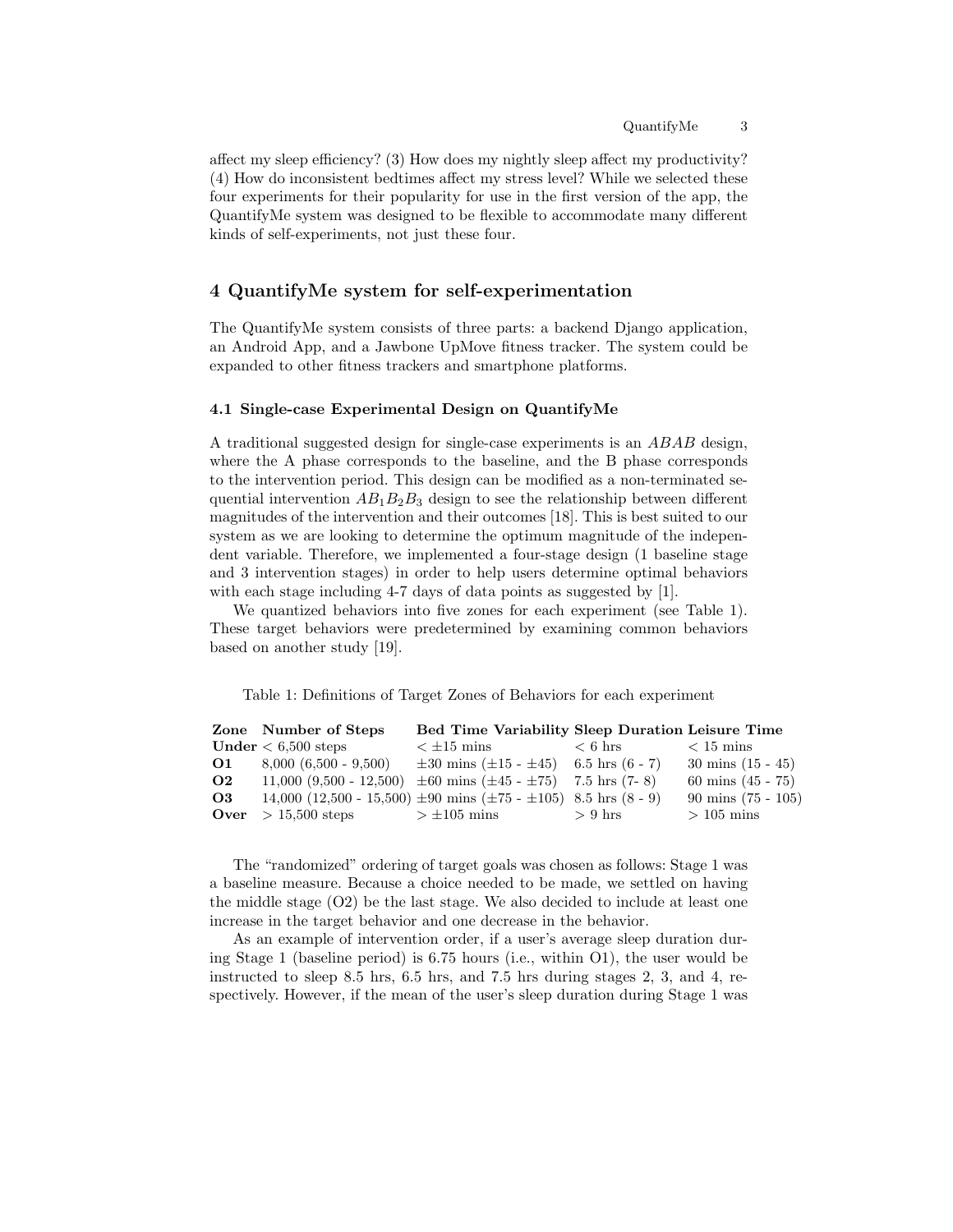4 Sano and Taylor et al.

8.75 hours (i.e., within O3), the user would be instructed to sleep 6.5 hours, 8.5 hours, and 7.5 hours during stages 2, 3, and 4, respectively. The methodology of imposing sleep targets adds more structure and validity to determining a causal relationship than does simply correlating how long a user chooses to sleep each night with how they feel the next day.

#### 4.2 QuantifyMe Android App

The Android app was designed with the goal of letting the user easily enter data for daily check-ins, while also allowing the user to check on the status of their current experiment. When the user first opens the app after installation, it prompts them for demographic data and asks them to select an experiment. The app connects their Jawbone account to our system's account.

Every morning during the experiment, the user is reminded to check-in on the app and fill out a short daily survey. This survey asks about the amount of leisure time in the past 24 hours, along with happiness, stress and productivity levels using 7-point likert scales (not at all  $-$  extremely). Finally, the app reminds the user to sync their Jawbone wearable sensor to Jawbone's Up App (syncing takes a few seconds).

After the user has checked-in for the day, the app presents the user with a screen that lets them view their daily goal and experiment progress during that stage (see Figures 1b and 1c). In particular, the user is able to see her recorded behavior for all of the days she has been in that stage.

If a user has failed a stage in the experiment, they are shown a message prompting them to restart the stage (see Figure 1d). Once an experiment has been completed successfully, the user is shown a success screen with their end results, and the experiment's results are added to their history, which they can view from the daily goals screen at any time.

## 5 App Evaluation Study

After the protocol was approved by the Institute Review Board, we conducted a 6-week pilot study to evaluate the new QuantifyMe application with 13 participants (4 male, 9 female age:18-27). All participants filled out a Big Five Personality Inventory [12] (not analyzed in this paper) and then chose a self-experiment they liked, which was continued for the 6 weeks. At the end of the study, the participants filled out a post-study survey including a System Usability Scale [2] and questions about their favorite/least favorite parts of the app.

#### 5.1 Results

Self-Experiment Selection Among the four experiments on the app, 5 people chose "effect of sleep duration on productivity," 4 people chose "effect of leisure on happiness," 2 people selected "effect of sleep variability on stress," and 2 selected "effect of steps on sleep efficiency". This distribution matches that of the survey we conducted before designing QuantifyMe (see Section 3).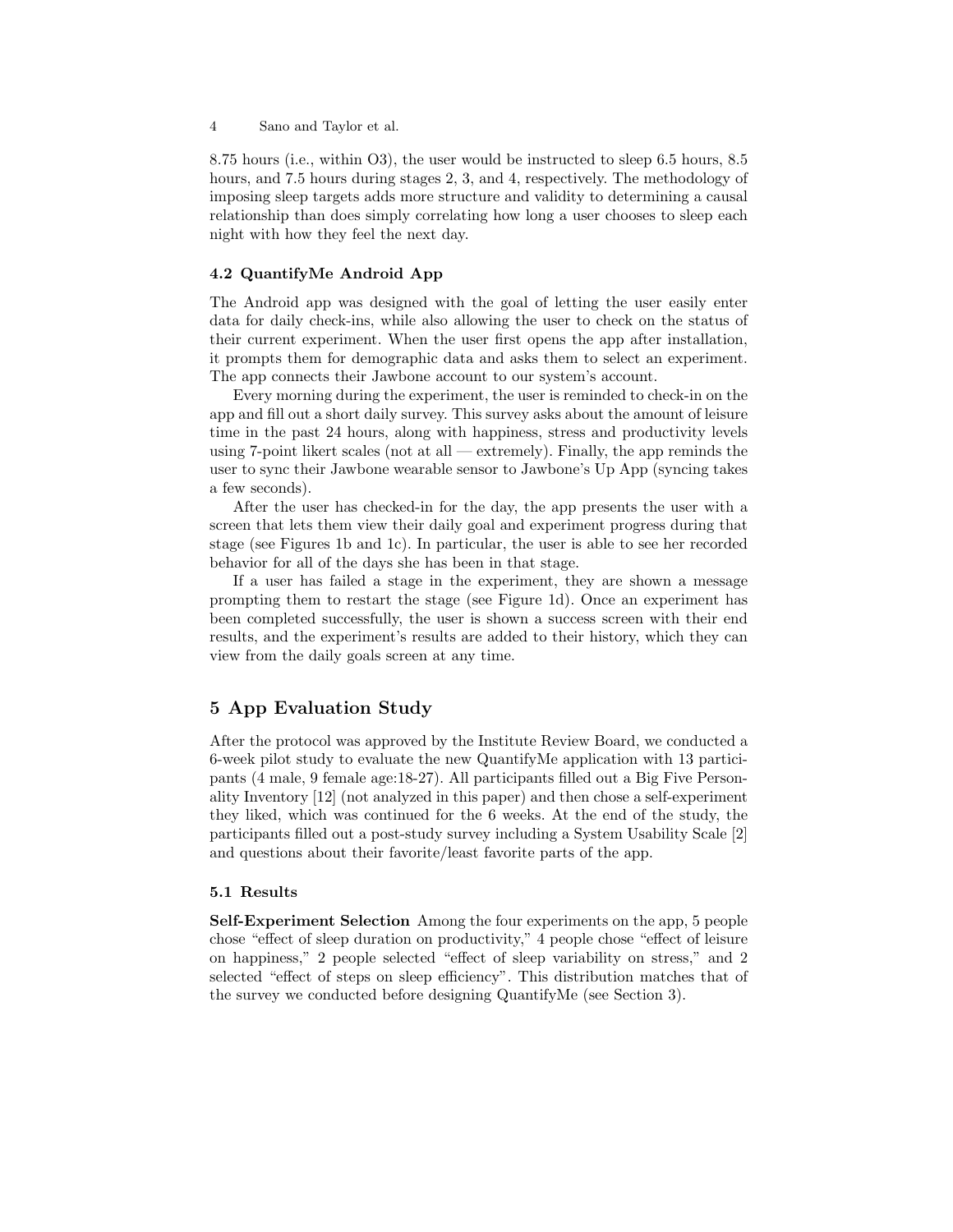#### QuantifyMe 5



Fig. 1: Screenshots of the QuantifyMe Android App: (a) information provided before starting an experiment, (b) example of instructions during stage 1 (baseline period), (c) example of instructions during stage 3, and (d) example of stage restart notification

Adherence During the 6-week study, three participants dropped out for various reasons including phone malfunction, side-effects of an un-related medication, and the self-experiment (inconsistent bedtimes and stress) being too difficult to complete. Thus, 10 participants completed the study (i.e., used the QuantifyMe app for 6 weeks); however, only one participant successfully completed a full four-stage scientific self-experiment during the 6-week study.

The average adherence rate for checking-in (i.e., check-in adherence) to the QuantifyMe app was 75.8%. check-in adherence remained stable throughout the study, and decreased rapidly after the study ended. Check-in adherence rates varied widely with four participants checking-in on less than 65% of the days and 3 participants checking-in on more than 90% of the study days. In comparison, we found that on average participants adapted their behaviors to be in the target range on 22.5% of the study days (i.e., objective adherence). This lack of adherence to self-experiment instructions was the main reason why only one participant completed a self-experiment in the 6-week period. In other words, many participants had trouble adjusting their behaviors to match the self-experiment instructions (Figure 2). This resulted in many stage restarts because we required participants to check-in at least 5 out of 7 days and be within the target behavior range for at least 4 of the 7 days.

Post-study Survey The System Usability Scale (SUS) results presented are from 10 study participants and excludes three who had technical difficulties with use of the app on their phone. The SUS showed a mean of 71 (out of 100) with a standard deviation of 17 (Figure 3). A SUS score of 68 is considered average [20]. Therefore, our system scored slightly above the average system for usability.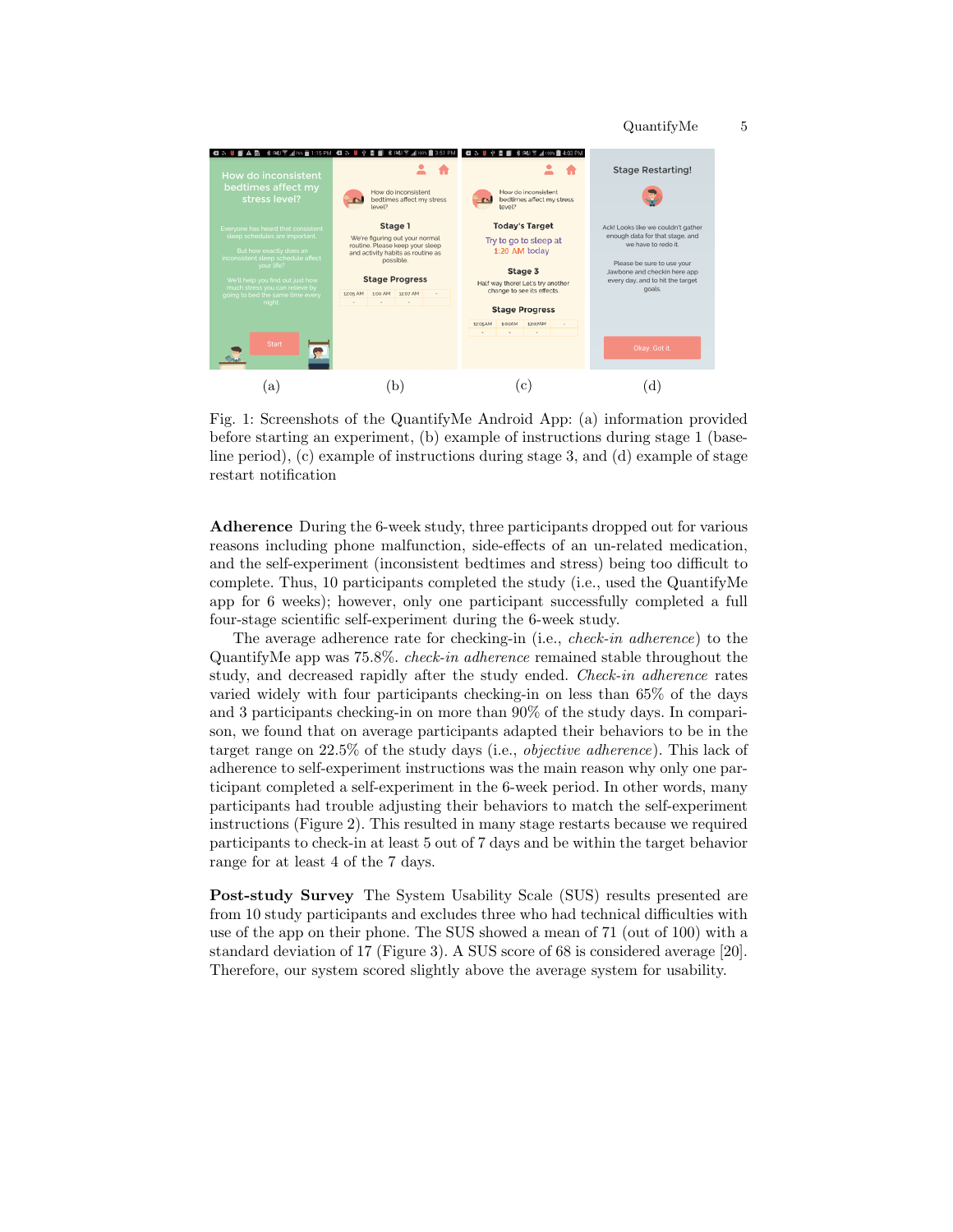

Fig. 2: Example of a participant's self-experiment. The top panel shows their behavior manipulating the independent variable: sleep duration. The bottom panel shows the outcome variable: self-reported productivity. The shaded areas (blue, red, green, and purple) mark each of the 4 stages of the study. In the top panel, we can see that these shaded areas also display the bounds of target behavior. The lighter shaded areas serve as a reference for the target behaviors when the experiment stages had to be restarted.

Post-study comments were analyzed from all 13 participants. Seven out of 13 study participants indicated that the daily survey and stage progress allowed them to be more aware of their behavioral patterns and prompted introspection of their lifestyle. Most study participants indicated their disappointment in not being able to complete the full-four-stage self-experiment during the 6-week study. We also asked about the least favorite aspects of the app. One participant said, "It was hard to follow the instruction about sleep schedule because it was more than I am used to and I wasn't able to plan my schedule around that". Another participant said, "Worrying about when I wasn't able to complete the app instructions" was their least favorite aspect. These comments were consistent with the behavioral lack of success in changing their independent variable.

## 6 Discussion

This work has several limitations. We assumed that self-experimenters would have enough motivation to maintain the different behaviors being tested. Clearly, better mechanisms to encourage behavioral compliance are needed. Participants suggested it would be valuable to have additional information and motivation about the single-case design methodology such as the number of stages and notifications of why a particular experimental stage would need to be restarted if they didn't reach the target for the independent variable. In the future we recommend that providing study participants with the upcoming targets multiple days ahead and clarifying what flexibility is and is not going to be a set back in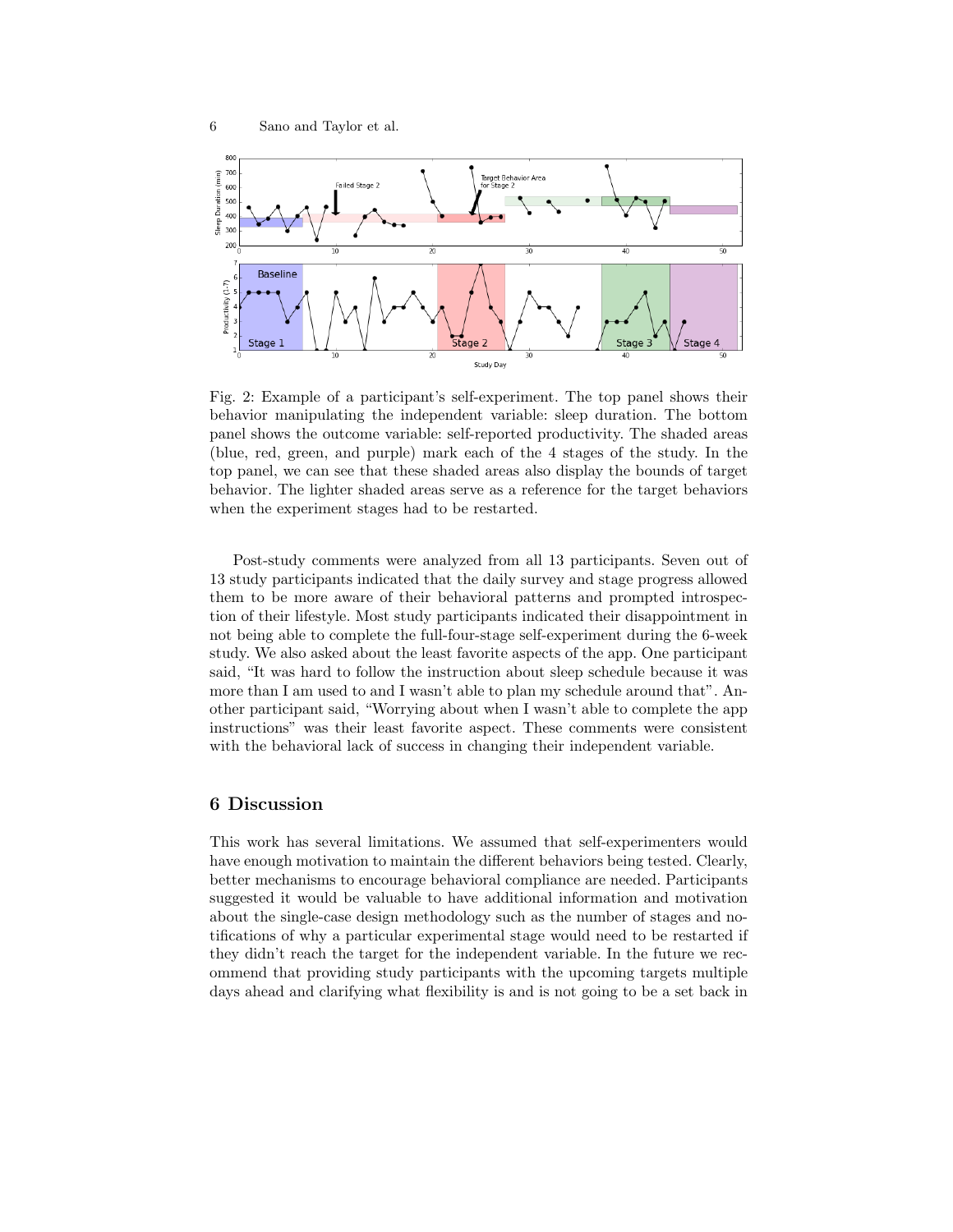the study may allow them to plan for the interventions in advance and increase adherence.

Our population was a set of busy healthy individuals who think they may be interested in trying to find optimal behaviors; they are not likely to be as motivated as an unhealthy population who seeks treatment. We also designed multiple targets they had to meet (instead of sticking with one intervention), adding additional challenges to engaging our healthy population.

Because most participants in our studies were university students who are savvy about technology, experimental design and statistics, these results might not generalize to other populations. Also the participants may have been fairly homogeneous in terms of experiments they may be interested in. One sign supporting this was that the most popular experiment related to the amount of sleep needed. However, all of the participants in the pilot study were novice selfexperimenters, which suggests that other tech-savvy novice self-experimenters may encounter similar challenges.



Fig. 3: Results of the System Usability Scale. Figure (a) shows the distribution of responses for each question and (b) shows the distribution of the SUS total score.

## 7 Conclusions

In this work, we designed, developed, and evaluated a novel system for users to conduct single case self-experiments in a scientific and automated manner. The QuantifyMe system was designed to create a framework for novice selfexperimenters to find their personal optimal behavioral variables to achieve their goals by automating the single-case experimental design process within a mobile